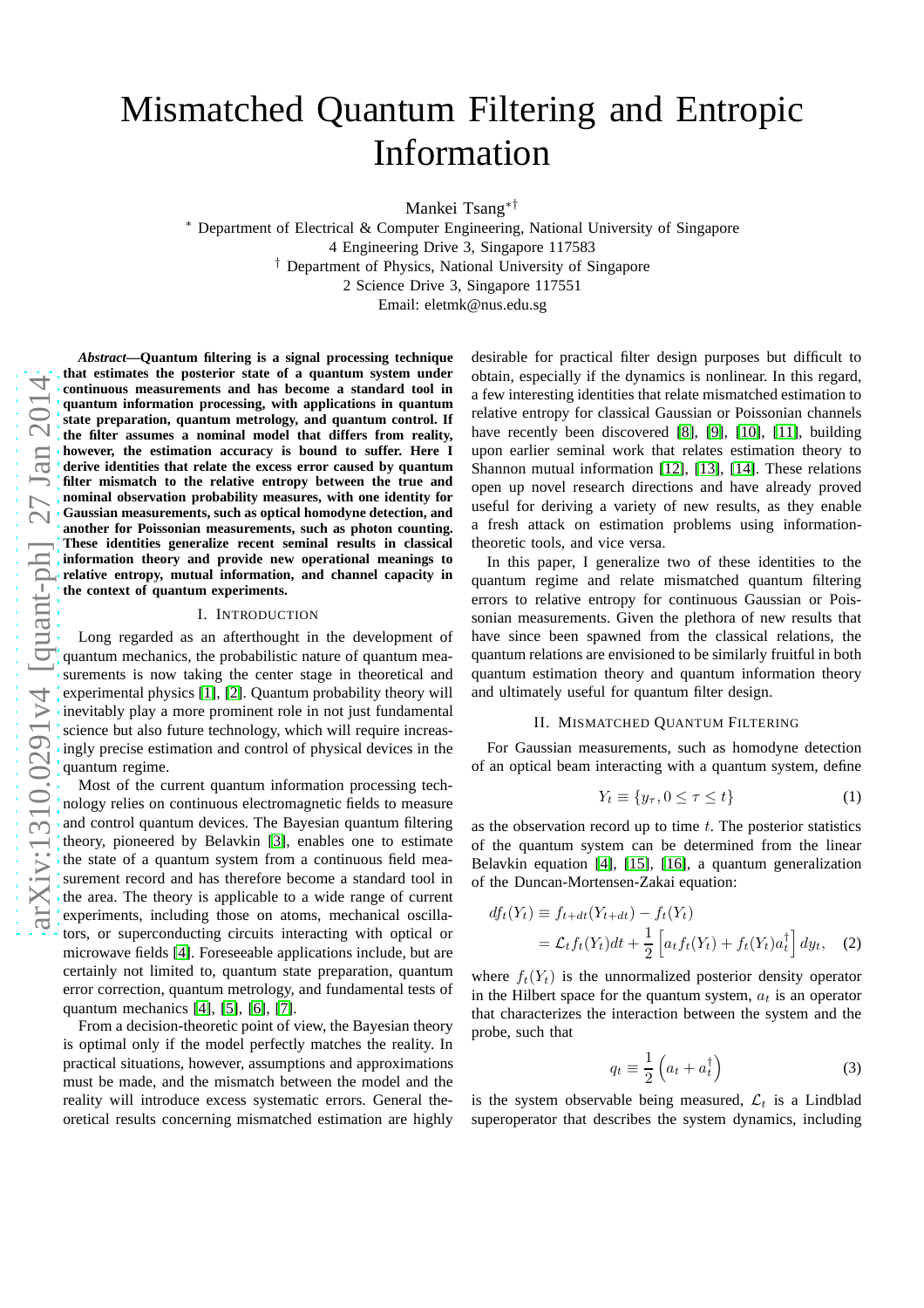the effect of measurement backaction as a function of  $a_t$ , and  $dy_t$  is the increment of the observation process defined as  $dy_t \equiv y_{t+dt} - y_t$ , with  $dy_t^2 = dt$ . The initial condition is given by the initial density operator  $\rho_0$ :

$$
f_0 = \rho_0. \tag{4}
$$

Measurement-based feedback control can be modeled by making  $(a_t, \mathcal{L}_t)$  depend on  $Y_t$ .

The expectation of a function  $g(O_t, Y_t)$  in terms of any observable  $O_t$  is given by

$$
\mathbb{E}\,g(O_t,Y_t) = \int dP_0(Y_t)\,\text{tr}\,f_t(Y_t)g(O_t,Y_t),\tag{5}
$$

where  $dP_0(Y_t)$  is the probability measure for the standard Wiener process. The probability measure of an observation record is thus

$$
dP(Y_t) = \mathbb{E} \mathbf{1}_{Y_t} = dP_0(Y_t) \operatorname{tr} f_t(Y_t), \tag{6}
$$

where  $\mathbf{1}_{Y_t}$  is the indicator function. The conditional expectation of an observable  $O_t$  is given by

$$
\mathbb{E}\left(O_t|Y_t\right) = \frac{\mathbb{E}(O_t \mathbf{1}_{Y_t})}{\mathbb{E} \mathbf{1}_{Y_t}} = \frac{\text{tr } f_t(Y_t) O_t}{\text{tr } f_t(Y_t)} = \text{tr } \rho_t(Y_t) O_t, \quad (7)
$$

with the normalized posterior density operator given by

$$
\rho_t(Y_t) = \frac{f_t(Y_t)}{\operatorname{tr} f_t(Y_t)}.\tag{8}
$$

Define a filtering estimator of the observable  $q_t$  as  $\check{q}_t(Y_t)$ . A common measure of the filtering error is

$$
\text{cmse}_t \equiv \mathbb{E}\left[q_t - \check{q}_t(Y_t)\right]^2,\tag{9}
$$

where cmse is short for causal mean-square error. It is not difficult to show that the quantum conditional expectation of  $q_t$  minimizes cmse<sub>t</sub> [\[16\]](#page-4-15), analogous to the classical case:

$$
\text{cmmse}_{t} \equiv \inf_{\check{q}_t(Y_t)} \text{cmse}_{t} = \mathbb{E}\left[q_t - \mathbb{E}\left(q_t|Y_t\right)\right]^2. \tag{10}
$$

The amount of error in excess of the minimum value is called regret in decision theory [\[17\]](#page-4-16). For mismatched quantum filtering with Gaussian measurements, I define a regret quantity as the excess mean-square error integrated over time:

$$
\Pi \equiv \frac{1}{2} \int_0^T dt \left( \text{cmse}_t - \text{cmmse}_t \right), \tag{11}
$$

where the factor of  $1/2$  is for later technical convenience.

## III. QUANTUM HYPOTHESIS TESTING

Consider now a different statistical problem: the discrimination of two quantum models via continuous Gaussian measurements. A central quantity in this binary hypothesis testing problem is the likelihood ratio, defined as

$$
\Lambda(Y_T) \equiv \frac{dP(Y_T)}{dP'(Y_T)},\tag{12}
$$

where  $dP(Y_T)$  is the probability measure of  $Y_T$  assuming the first model and the prime denotes the same quantity but assuming the second model. Eq. [\(6\)](#page-1-0) enables one to relate  $\Lambda(Y_t)$  to the quantum filters as

<span id="page-1-2"></span>
$$
\Lambda(Y_T) = \frac{\text{tr}\, f_T(Y_T)}{\text{tr}\, f'_T(Y_T)},\tag{13}
$$

where  $f'$  obeys another linear Belavkin equation that assumes the second model:

$$
df'_{t}(Y_{t}) = \mathcal{L}'_{t}f'_{t}(Y_{t})dt + \frac{1}{2}\left[a'_{t}f'_{t}(Y_{t}) + f'_{t}(Y_{t})a'^{\dagger}_{t}\right]dy_{t}, \tag{14}
$$

with the measured observable defined as

<span id="page-1-1"></span>
$$
q_t' \equiv \frac{1}{2} \left( a_t' + a_t'^\dagger \right),\tag{15}
$$

<span id="page-1-0"></span>and the initial condition given by

$$
f_0' = \rho_0'.\tag{16}
$$

The conditional expectation assuming the second model becomes

$$
\mathbb{E}'(O_t'|Y_t) = \frac{\text{tr } f_t'(Y_t)O_t'}{\text{tr } f_t'(Y_t)} = \text{tr } \rho_t'(Y_t)O_t'.\tag{17}
$$

<span id="page-1-4"></span>The following identity, first derived in Ref. [\[6\]](#page-4-5) and generalizing a classical result by Duncan [\[18\]](#page-4-17), will be useful:

**Lemma 1.** *The log-likelihood ratio for two quantum models under continuous Gaussian measurements satisfies*

<span id="page-1-3"></span>
$$
\ln \Lambda(Y_T) = \int_0^T dy_t \left[ \mathbb{E} \left( q_t | Y_t \right) - \mathbb{E}' \left( q'_t | Y_t \right) \right] - \frac{1}{2} \int_0^T dt \left[ \mathbb{E}^2 \left( q_t | Y_t \right) - \mathbb{E}'^2 \left( q'_t | Y_t \right) \right], \quad (18)
$$

where  $\mathbb{E}\left(q_t|Y_t\right)$  and  $\mathbb{E}'\left(q'_t|Y_t\right)$  are the filtering conditional *expectations of the measured observable under the two models.*

<span id="page-1-6"></span>*Proof:* Tracing over Eqs. [\(2\)](#page-0-0) and [\(14\)](#page-1-1), one obtains  $\mathrm{tr} \, df_t = d \, \mathrm{tr} \, f_t = \mathbb{E} \, (q_t|Y_t) \, dy_t \, \mathrm{tr} \, f_t \quad \text{and} \quad d \, \mathrm{tr} \, f'_t =$  $\mathbb{E}'$   $\left( q_t'|Y_t \right) dy_t$  tr  $f_t'$ , as the trace of a Lindblad superoperator on any operator is zero. Itō calculus can then be used to compute  $d \ln \mathrm{tr} f_t = d \,\mathrm{tr} \, f_t/\,\mathrm{tr} \, f_t - (d \,\mathrm{tr} \, f_t/\,\mathrm{tr} \, f_t)^2/2 = \mathbb{E} \, (q_t|Y_t) \, dy_t \mathbb{E}^{2}(q_{t}|Y_{t}) dt/2$ , where the last step uses  $dy_{t}^{2} = dt$ . A similar formula can be derived for  $d \ln \operatorname{tr} f_t'$ . Integrating  $d \ln \operatorname{tr} f_t$  and  $d \ln \operatorname{tr} f'_t$  over time and plugging them into Eq. [\(13\)](#page-1-2) results in Eq. [\(18\)](#page-1-3).

The relative entropy between the two probability measures is defined as the expectation of the log-likelihood ratio ln  $\Lambda(Y_T)$  assuming the first model:

<span id="page-1-5"></span>
$$
D(dP||dP') \equiv \mathbb{E} \ln \Lambda(Y_T), \qquad (19)
$$

which is a well known information quantity relevant to many statistical applications [\[19\]](#page-4-18).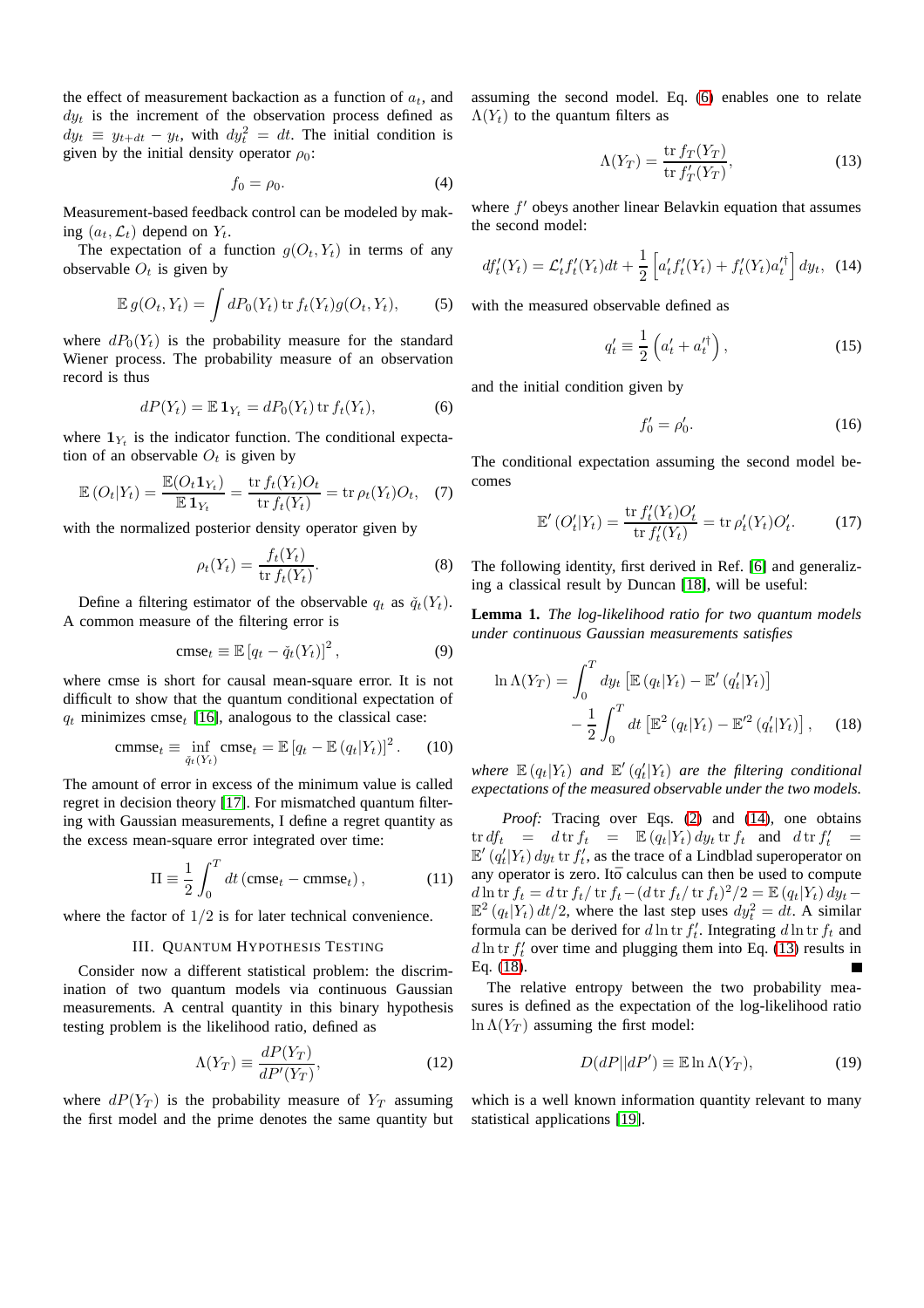### IV. FILTER REGRET AND RELATIVE ENTROPY

<span id="page-2-1"></span>The first main result of this paper is the following theorem, generalizing a classical result by Weissman [\[9\]](#page-4-8):

**Theorem 1.** *For continuous Gaussian measurements, the regret for mismatched quantum filtering is equal to the relative entropy between the true and nominal observation probability measures; viz.,*

$$
\Pi = D(dP||dP').
$$
\n(20)

*Proof:* Substituting Eq. [\(18\)](#page-1-3) in Lemma [1](#page-1-4) into Eq. [\(19\)](#page-1-5) and interchanging the order of integration and expectation,

$$
D(dP||dP') = \int_0^T \mathbb{E}\left\{dy_t \left[\mathbb{E}\left(q_t|Y_t\right) - \mathbb{E}'\left(q'_t|Y_t\right)\right]\right\}
$$

$$
-\frac{1}{2}\int_0^T dt \mathbb{E}\left[\mathbb{E}^2\left(q_t|Y_t\right) - \mathbb{E}'^2\left(q'_t|Y_t\right)\right].
$$
\n(21)

For the first expectation, one can use the orthogonality principle of the conditional expectation to write

$$
\mathbb{E}\left\{dy_t\left[\mathbb{E}\left(q_t|Y_t\right) - \mathbb{E}'\left(q'_t|Y_t\right)\right]\right\}
$$
\n
$$
= \mathbb{E}\left\{\mathbb{E}\left(dy_t|Y_t\right) \left[\mathbb{E}\left(q_t|Y_t\right) - \mathbb{E}'\left(q'_t|Y_t\right)\right]\right\} \tag{22}
$$

$$
= \mathbb{E} \left\{ \mathbb{E} \left( dy_t | Y_t \right) \left[ \mathbb{E} \left( q_t | Y_t \right) - \mathbb{E}' \left( q'_t | Y_t \right) \right] \right\} \tag{22}
$$

$$
= \mathbb{E} \left\{ \mathbb{E} \left( q_t | Y_t \right) dt \left[ \mathbb{E} \left( q_t | Y_t \right) - \mathbb{E}' \left( q'_t | Y_t \right) \right] \right\} \tag{23}
$$

$$
= \mathbb{E}\left\{ \mathbb{E}\left(q_t|Y_t\right)dt\left[\mathbb{E}\left(q_t|Y_t\right) - \mathbb{E}'\left(q'_t|Y_t\right)\right] \right\},\qquad(23)
$$

where the second step follows from the martingale property of the quantum innovation process  $\mathbb{E}[dy_t - \mathbb{E}(q_t|Y_t) dt | Y_t] = 0$ [\[3\]](#page-4-2), [\[4\]](#page-4-3), [\[15\]](#page-4-14), [\[16\]](#page-4-15). This results in [\[20\]](#page-4-19)

$$
D(dP||dP') = \frac{1}{2} \int_0^T dt \mathbb{E} \left[ \mathbb{E} (q_t|Y_t) - \mathbb{E}' (q'_t|Y_t) \right]^2.
$$
 (24)

The regret given by Eq. [\(11\)](#page-1-6), on the other hand, is

$$
\Pi = \frac{1}{2} \int_0^T dt \mathbb{E} \left\{ \left[ q_t - \mathbb{E}' \left( q_t' | Y_t \right) \right]^2 - \left[ q_t - \mathbb{E} \left( q_t | Y_t \right) \right]^2 \right\} \tag{25}
$$

$$
= \frac{1}{2} \int_0^T dt \mathbb{E} \left\{ 2q_t \left[ \mathbb{E} \left( q_t | Y_t \right) - \mathbb{E}' \left( q'_t | Y_t \right) \right] + \mathbb{E}'^2 \left( q'_t | Y_t \right) - \mathbb{E}^2 \left( q_t | Y_t \right) \right\}
$$
\n
$$
= 1 \cdot t^T
$$
\n(26)

$$
= \frac{1}{2} \int_0^T dt \mathbb{E} \left\{ 2 \mathbb{E} \left( q_t | Y_t \right) \left[ \mathbb{E} \left( q_t | Y_t \right) - \mathbb{E}' \left( q'_t | Y_t \right) \right] \right.+ \mathbb{E}'^2 \left( q'_t | Y_t \right) - \mathbb{E}^2 \left( q_t | Y_t \right) \right\} \tag{27}
$$

$$
= \frac{1}{2} \int_0^T dt \mathbb{E} \left[ \mathbb{E} \left( q_t | Y_t \right) - \mathbb{E}' \left( q'_t | Y_t \right) \right]^2 = D(dP||dP'),
$$

(28)

where Eq. [\(27\)](#page-2-0) uses the orthogonality principle for the quantum conditional expectation  $\mathbb{E}\left\{[q_t - \mathbb{E}(q_t|Y_t)] g(Y_t)\right\} = 0$ [\[16\]](#page-4-15), which is valid for any  $q(Y_t)$ .

Apart from the assumption of continuous Gaussian mea-surements, Theorem [1](#page-2-1) is applicable to arbitrary time  $T$  and rather general quantum Markov models, which shall hereafter be denoted by

$$
\mathcal{M} \equiv \{ \rho_0, a_t, \mathcal{L}_t; 0 \le t \le T \},\tag{29}
$$

$$
\mathcal{M}' \equiv \{ \rho'_0, a'_t, \mathcal{L}'_t; 0 \le t \le T \} \,. \tag{30}
$$

The theorem is also applicable to adaptive models, if one makes  $(a_t, \mathcal{L}_t)$  and/or  $(a'_t, \mathcal{L}'_t)$  depend on  $Y_t$ .

# V. IMPLICATIONS

## *A. Bayes Quantum Filtering and Mutual Information*

Suppose that the model  $M$  is chosen from an ensemble  ${d\pi(\theta), \mathcal{M}_{\theta}}$  parametrized by  $\theta$ . The prior probability measure for  $\theta$  is defined as  $d\pi(\theta)$ , the expectation under which is denoted by  $\mathbb{E}_{\theta}$ . Assume that the true model has access to the exact  $\theta$ , or  $\mathcal{M} = \mathcal{M}_{\theta}$ , such that  $\mathbb{E}(q_t|Y_t) = \mathbb{E}(q_t|Y_t, \theta)$ and  $dP(Y_T) = dP_\theta(Y_T)$ , but the nominal model does not. Theorem [1](#page-2-1) can then be used to relate the expected regret for not knowing  $\theta$  to the cross information:

<span id="page-2-3"></span><span id="page-2-2"></span>
$$
\mathbb{E}_{\theta} \Pi = \mathbb{E}_{\theta} D(dP_{\theta} || dP'). \tag{31}
$$

If the nominal model has access to  $d\pi(\theta)$ , the optimal filter should be a Bayes estimator, and  $\inf_{M'} \mathbb{E}_{\theta} \Pi$  is the Bayes regret. This turns out to be equal to the mutual information:

<span id="page-2-4"></span>**Corollary 1.** *The Bayes ignorance regret is equal to the mutual information; viz.,*

$$
\inf_{\mathcal{M}'} \mathbb{E}_{\theta} \Pi = I(\theta; Y) \equiv \mathbb{E}_{\theta} D(dP_{\theta} || \mathbb{E}_{\theta} dP_{\theta}). \tag{32}
$$

*Proof:* The Bayes filter that minimizes  $\mathbb{E}_{\theta}$  cmse<sub>t</sub> and therefore  $\mathbb{E}_{\theta}$   $\Pi$  is  $\mathbb{E}'$   $(q'_t|Y_t) = \mathbb{E}_{\theta}$   $[\mathbb{E}(q_t|Y_t, \theta) | Y_t]$ , with  $dP'$  =  $\mathbb{E}_{\theta} dP_{\theta}$ . Substituting  $dP' = \mathbb{E}_{\theta} dP_{\theta}$  into Eq. [\(31\)](#page-2-2) results in Eq. [\(32\)](#page-2-3).

*Remark.* The classical relation between mutual information and filtering error [\[12\]](#page-4-11) can be derived from Corollary [1](#page-2-4) by setting  $\theta = \{q_\tau, 0 \leq \tau \leq T\}$  and noting that  $\mathbb{E}(q_t|Y_t, \theta) =$  $q_t$  and cmmse<sub>t</sub> = 0. In the quantum case, the history of an observable has questionable decision-theoretic meaning unless it is a quantum nondemolition observable [\[21\]](#page-4-20), but the more general Corollary [1](#page-2-4) still holds.

Corollary [1](#page-2-4) gives a new operational meaning to mutual information as a measure of parameter importance in quantum filtering: high  $I(\theta; Y)$  means more regret for not knowing  $\theta$ and  $\theta$  is thus worth knowing in the context of filtering, while low  $I(\theta; Y)$  means less regret for ignoring  $\theta$ .

# *B. Minimax Quantum Filtering and Channel Capacity*

<span id="page-2-0"></span>If the prior  $d\pi(\theta)$  is not known except that it belongs to a certain set, one can consider the maximin regret  $\sup_{d\pi}$  inf  $\mathcal{M}'$   $\mathbb{E}_{\theta}$   $\Pi$ , which is the worst possible Bayes regret. This is related to the channel capacity as a direct result of Corollary [1:](#page-2-4)

<span id="page-2-5"></span>**Corollary 2.** *The maximin ignorance regret is equal to the channel capacity; viz.,*

$$
\sup_{d\pi} \inf_{\mathcal{M}'} \mathbb{E}_{\theta} \Pi = C \equiv \sup_{d\pi} I(\theta; Y), \tag{33}
$$

*and the least-favorable prior is equal to the capacity-attaining prior; viz.,*

$$
\arg\sup_{d\pi} \inf_{\mathcal{M}'} \mathbb{E}_{\theta} \Pi = d\pi^*(\theta) \equiv \arg\sup_{d\pi} I(\theta;Y). \tag{34}
$$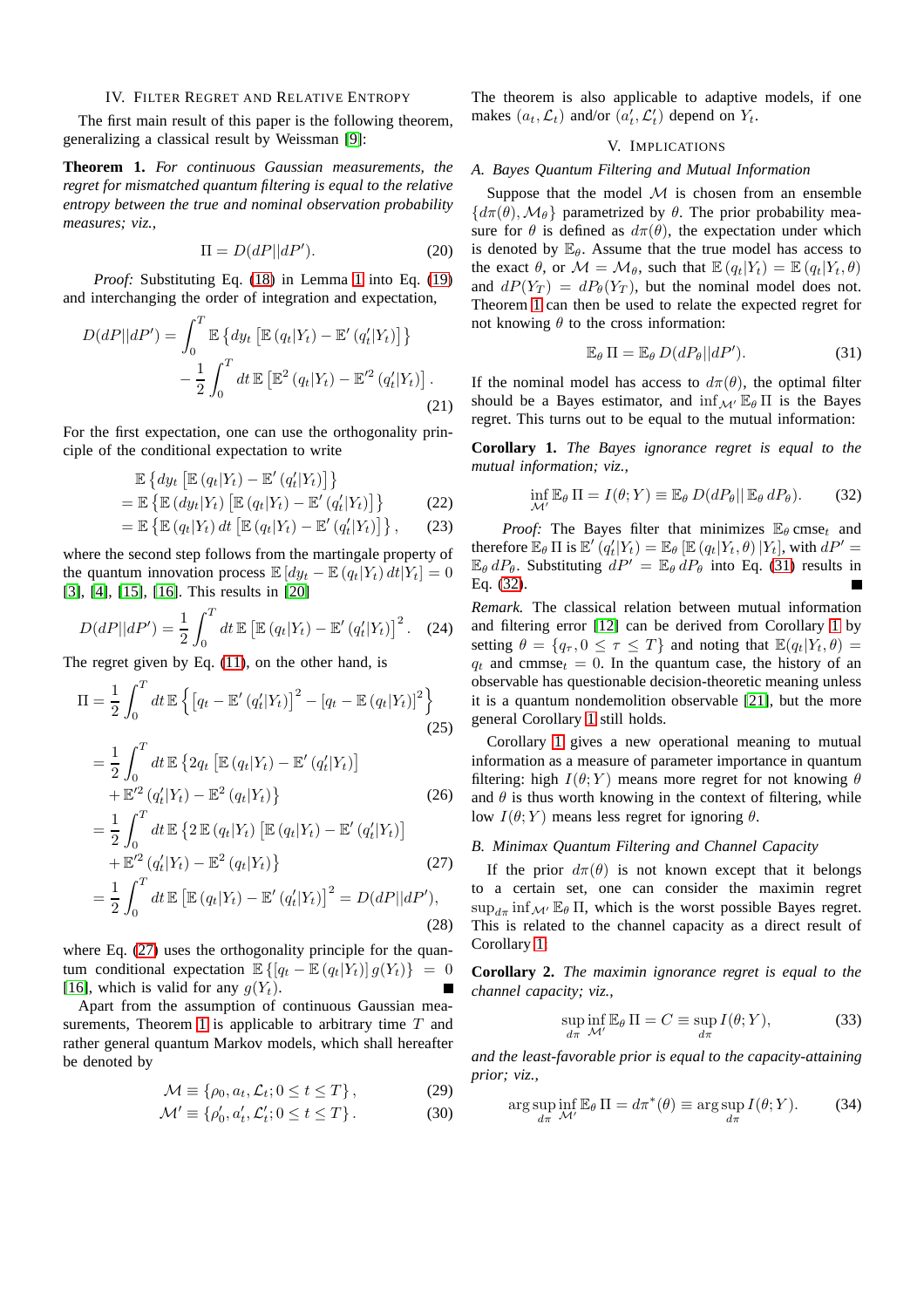Consider also the minimax regret inf  $\mathcal{M}'$  sup $_{d\pi}$   $\mathbb{E}_{\theta}$   $\Pi$ , which uses a minimax filter that minimizes the worst possible regret. The channel-capacity connection can be exploited to prove the following, similar to the classical result [\[11\]](#page-4-10):

<span id="page-3-1"></span>**Corollary 3.** *The minimax and maximin ignorance regrets are equal and given by the channel capacity; viz.,*

$$
\inf_{\mathcal{M}'} \sup_{d\pi} \mathbb{E}_{\theta} \Pi = \sup_{d\pi} \inf_{\mathcal{M}'} \mathbb{E}_{\theta} \Pi = C,\tag{35}
$$

*and the minimax filter is equivalent to the Bayes filter with the least-favorable prior*  $d\pi^*(\theta)$ *.* 

*Proof:* The proof may be done by applying the minimax theorem [\[17\]](#page-4-16) to quantum filtering, but here I shall use information theory instead. Let  $d\pi^*(\theta) \equiv \arg \sup_{d\pi} I(\theta;Y)$ be the capacity-attaining prior, the expectation under which is denoted by  $\mathbb{E}_{\theta}^*$ . The redundancy-capacity theorem states that [\[19\]](#page-4-18), [\[22\]](#page-4-21)

$$
C = \inf_{dP'} \sup_{d\pi} \mathbb{E}_{\theta} D(dP_{\theta} || dP'), \tag{36}
$$

and the minimax  $dP'$  is

$$
dP'^* \equiv \arg\inf_{dP'} \sup_{d\pi} \mathbb{E}_{\theta} D(dP_{\theta} || dP') = \mathbb{E}_{\theta}^* dP_{\theta}.
$$
 (37)

A Bayes filter with model  $\mathcal{M}'^*$  and  $dP'^* = \mathbb{E}_{\theta}^* dP_{\theta}$  exists, so  $\inf_{dP'}$  in Eq. [\(36\)](#page-3-0) can be replaced with  $\inf_{\mathcal{M}'}$ :

$$
C = \inf_{\mathcal{M}'} \sup_{d\pi} \mathbb{E}_{\theta} D(dP_{\theta} || dP') = \inf_{\mathcal{M}'} \sup_{d\pi} \mathbb{E}_{\theta} \Pi,
$$
 (38)

where the last step uses Theorem [1.](#page-2-1) Combining this with Corollary [2](#page-2-5) leads to Corollary [3.](#page-3-1)

## *C. Quantum Information Bounds*

Perhaps the most remarkable property of Theorem [1](#page-2-1) is that it relates the regret for mismatched quantum filtering to the amount of information for binary hypothesis testing, such that a limitation on one application implies a guaranteed performance for the other. Upper bounds on the filter regrets should be particularly useful for robust quantum estimation and control design [\[23\]](#page-4-22), [\[24\]](#page-4-23), [\[25\]](#page-4-24), [\[26\]](#page-4-25) and proving the stability of quantum filters [\[20\]](#page-4-19), [\[27\]](#page-4-26).

For example, suppose that that the two models share identical dynamics and measurements and differ only in the initial conditions  $\rho_0$  and  $\rho'_0$ . The observation probability measures can then be expressed with respect to the same positive operator-valued measure (POVM)  $d\mu(Y_T)$  [\[4\]](#page-4-3):

$$
dP(Y_T) = \text{tr}\,\rho_0 d\mu(Y_T), \quad dP'(Y_T) = \text{tr}\,\rho'_0 d\mu(Y_T), \quad (39)
$$

<span id="page-3-2"></span>and quantum upper bounds on the regrets can be obtained as follows:

**Corollary 4.** *If the two models differ only in the initial conditions, the filter regret is bounded by the quantum relative entropy between the two initial density operators; viz.,*

$$
\Pi \le D(\rho_0 || \rho'_0) \equiv \text{tr}\,\rho_0 \left( \ln \rho_0 - \ln \rho'_0 \right). \tag{40}
$$

*Proof:*  $\Pi = D(dP||dP')$  from Theorem [1,](#page-2-1) and it is known from quantum information theory that  $D(dP||dP') \leq$  $D(\rho_0||\rho'_0)$  for any  $d\mu(Y_T)$  [\[28\]](#page-4-27).

Corollary [4](#page-3-2) proves that the time-averaged regret  $\Pi/T$  due to a mismatched initial condition is guaranteed to decrease inversely with time if  $D(\rho_0||\rho'_0) < \infty$ .

<span id="page-3-7"></span>Regrets due to ignorance can also be bounded by quantum information quantities as follows:

**Corollary 5.** *If*  $dP(Y_T) = \text{tr } \rho_\theta d\mu(Y_T)$  *and*  $dP'(Y_T) =$  $\text{tr } \rho' d\mu(Y_T)$ , the Bayes and minimax ignorance regrets are *bounded by the Holevo information* χ*; viz.,*

$$
\inf_{\mathcal{M}'} \mathbb{E}_{\theta} \, \Pi \leq \chi \, \{ d\pi(\theta), \rho_{\theta} \} \equiv \mathbb{E}_{\theta} \, D(\rho_{\theta} || \, \mathbb{E}_{\theta} \, \rho_{\theta}), \quad (41)
$$

$$
\inf_{\mathcal{M}'} \sup_{d\pi} \mathbb{E}_{\theta} \Pi \le \sup_{d\pi} \chi \{ d\pi(\theta), \rho_{\theta} \}.
$$
 (42)

<span id="page-3-0"></span>*Proof:*  $\inf_{\mathcal{M}'} \mathbb{E}_{\theta} \Pi = I(\theta, Y)$  from Corollary [1](#page-2-4) and the Holevo bound states that  $I(\theta; Y) \leq \chi$  for any POVM [\[28\]](#page-4-27). Eq. [\(42\)](#page-3-3) follows from Corollary [3](#page-3-1) and Eq. [\(41\)](#page-3-4).

#### <span id="page-3-4"></span><span id="page-3-3"></span>VI. POISSONIAN MEASUREMENTS

The quantum filter for continuous Poissonian measurements, such as photon counting of the optical probe beam, is similar to the Gaussian case, except that the unnormalized filtering equation now reads [\[4\]](#page-4-3), [\[16\]](#page-4-15)

$$
df_t(Y_t) = \mathcal{L}_t f_t(Y_t) dt + \left[ a_t f_t(Y_t) a_t^{\dagger} - f_t(Y_t) \right] (dy_t - dt),
$$
\n(43)

and the measured observable is now  $q_t \equiv a_t^{\dagger} a_t$ . It is not difficult to show that  $dP(Y_t) = dP_0(Y_t)$  tr  $f_t(Y_t)$ , where  $dP_0(Y_t)$  is the probability measure of a standard Poisson process with  $\mathbb{E}_0(dy_\tau | Y_\tau) = dt$ . The log-likelihood ratio satisfies the following identity, similar to Lemma [1](#page-1-4) (see the Supplemental Material of Ref. [\[6\]](#page-4-5) for a proof):

<span id="page-3-6"></span>**Lemma 2.** *The log-likelihood ratio for two quantum models under continuous Poissonian measurements satisfies*

$$
\ln \Lambda(Y_T) = \int_0^T dy_t \ln \frac{\mathbb{E}(q_t|Y_t)}{\mathbb{E}'(q_t'|Y_t)} - \int_0^T dt \left[ \mathbb{E}(q_t|Y_t) - \mathbb{E}'(q_t'|Y_t) \right].
$$
 (44)

To obtain a result analogous to Theorem [1,](#page-2-1) I follow Atar and Weissman [\[10\]](#page-4-9) and define the following loss function instead of the quadratic criterion:

<span id="page-3-5"></span>
$$
l(q, \check{q}) \equiv q \ln \frac{q}{\check{q}} - q + \check{q}.
$$
 (45)

The mean-loss error of a causal estimate  $\check{q}_t(Y_t)$  at time t becomes

$$
\text{cmle}_t \equiv \mathbb{E} l\left(q_t, \check{q}_t(Y_t)\right). \tag{46}
$$

It is easy to show that the conditional expectation  $\mathbb{E}(q_t|Y_t)$ minimizes this error as well, such that the minimum error is

$$
\text{cmmle}_{t} \equiv \mathbb{E} l \left( q_{t}, \mathbb{E} \left( q_{t} | Y_{t} \right) \right), \tag{47}
$$